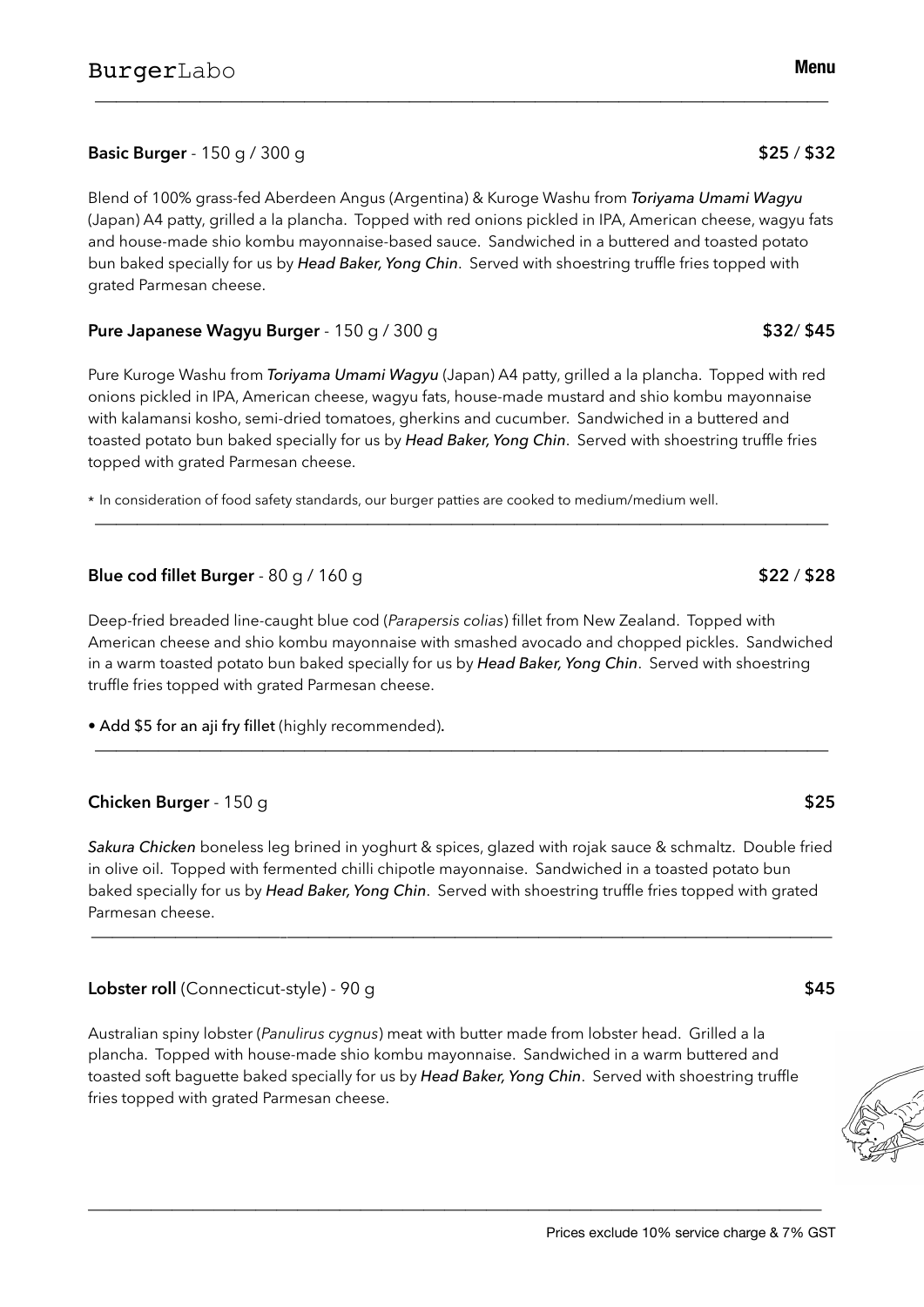# **To share**

| Golden sweet potato fries with sea salt                                                | \$6  |
|----------------------------------------------------------------------------------------|------|
| Fried Brussels sprouts with fermented chili dressing                                   | \$9  |
| Grilled cauliflower "steak", topped with capers & finished with extra virgin olive oil | \$9  |
| Grilled secreto Ibérico pork, fermented chili, black bean glaze & fermented mustard    | \$35 |

̶̶̶̶̶̶̶̶̶̶̶̶̶̶̶̶̶̶̶̶̶̶̶̶̶̶̶̶̶̶̶̶̶̶̶

̶̶̶̶̶̶̶̶̶̶̶̶̶̶̶̶̶̶̶̶̶̶̶̶̶̶̶̶̶̶̶̶̶̶̶

### **Desserts**

| House-made fresh coconut sorbet                                | \$10 |
|----------------------------------------------------------------|------|
| House-made lychee + grapefruit + Cerana Melaleuca honey sorbet | \$10 |
| House-made Naked chendol                                       | \$12 |
| House-made qula Melaka ice cream + sea salt (by Chef Gail Ho)  | \$12 |

̶̶̶̶̶̶̶̶̶̶̶̶̶̶̶̶̶̶̶̶̶̶̶̶̶̶̶̶̶̶̶̶̶̶̶

# **Milkshakes** (by Apiary)

| Madagascan vanilla (180 ml) |  |
|-----------------------------|--|
| Strawberry (180 ml)         |  |
| Chocolate (180 ml)          |  |

̶̶̶̶̶̶̶̶̶̶̶̶̶̶̶̶̶̶̶̶̶̶̶̶̶̶̶̶̶̶̶̶̶̶̶

# **Non-alcoholic**

| Antipodes Still Water (500 ml)             | \$9 |
|--------------------------------------------|-----|
| Antipodes Sparkling Water (500 ml)         | \$9 |
| Coca Cola (250 ml)                         | \$5 |
| Coca Cola Zero (250 ml)                    | \$5 |
| House-made iced lemon tea                  | \$7 |
| Fever Tree Refreshing Tonic Water (200 ml) | \$8 |
| Fever Tree Naturally Ginger Ale (200 ml)   | \$8 |
| Freshly-squeezed orange juice              | \$9 |
|                                            |     |

̶̶̶̶̶̶̶̶̶̶̶̶̶̶̶̶̶̶̶̶̶̶̶̶̶̶̶̶̶̶̶̶̶̶̶